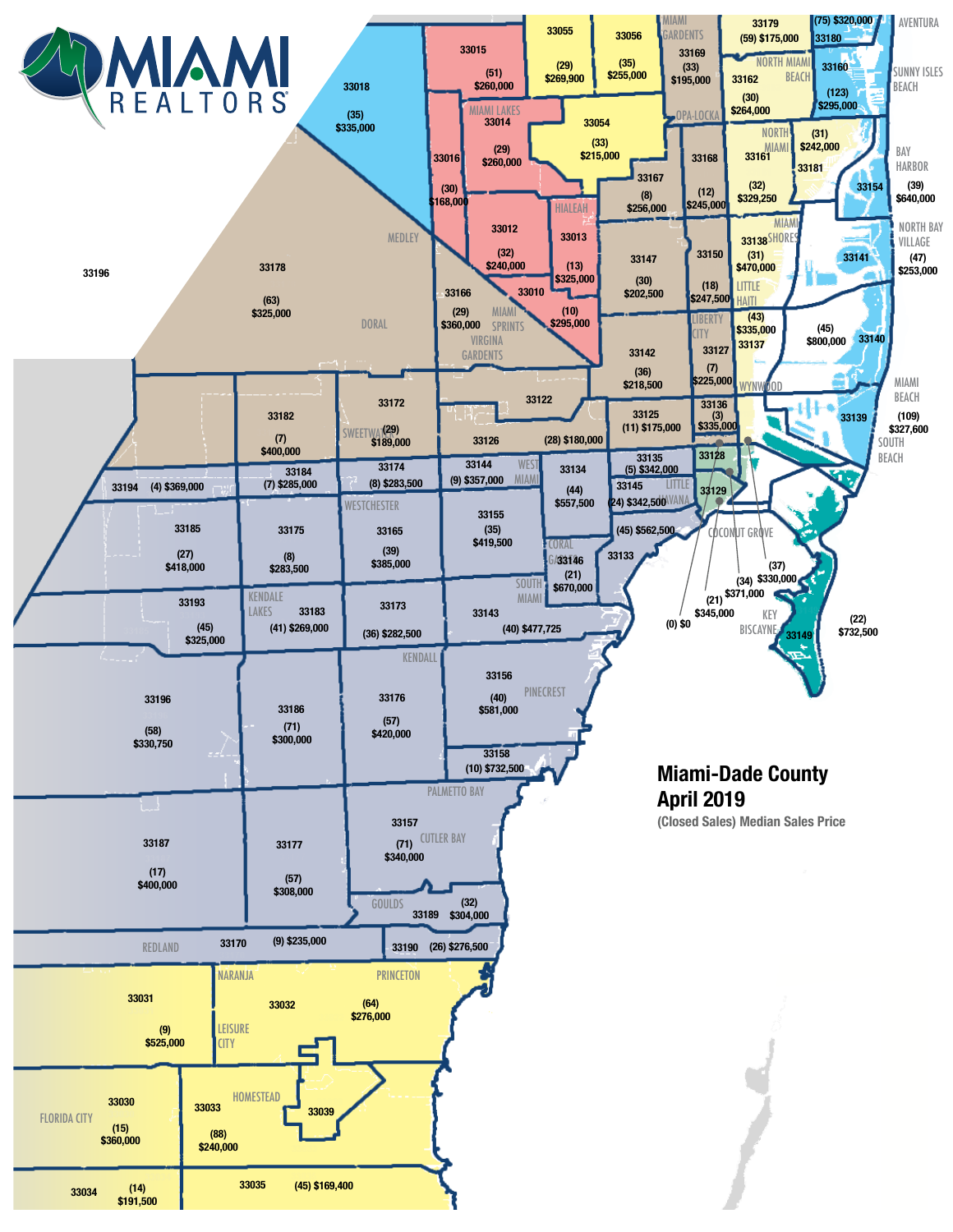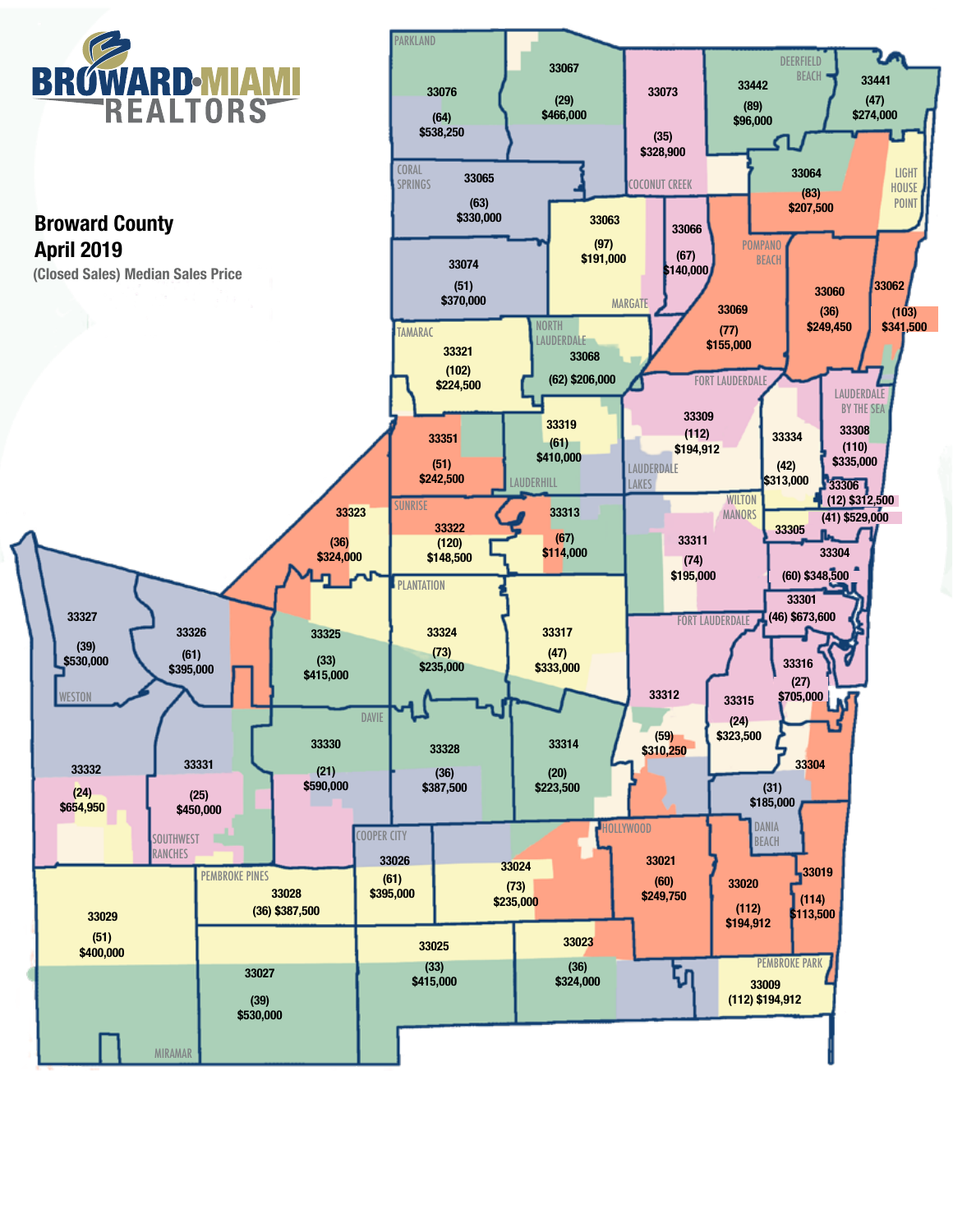$\textbf{IS}\cdot\textbf{M}$ EALT R  $\mathcal{S}$  $R_{\parallel}$  $\bigcirc$ 

**(Closed Sales) Median Sales Price Palm Beach County April 2019**